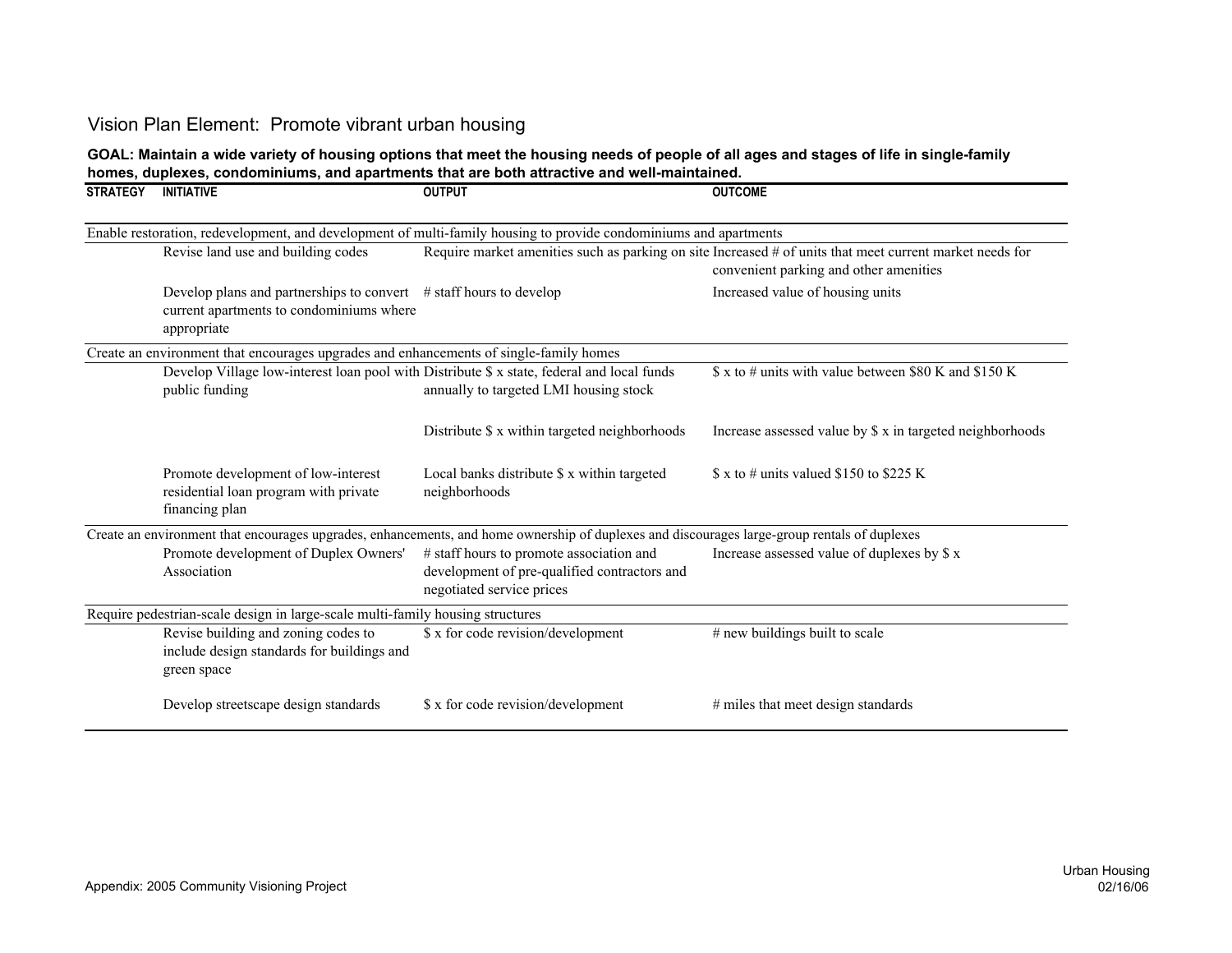### Vision Plan Element: Maintain a high-quality urban living experience with a "small town" feel **STRATEGY INITIATIVE OUTPUT OUTCOME**GOAL: Strive to retain and attract residents who value education, culture, and a high quality of life<br>
STRATEGY **INITIATIVE CUTPUT**

| Promote excellence in community education and culture                                                                                              |                                                       |                                                                                                                    |
|----------------------------------------------------------------------------------------------------------------------------------------------------|-------------------------------------------------------|--------------------------------------------------------------------------------------------------------------------|
| Collaborate with educational institutions to promote<br>opportunities for learning and personal growth                                             | # staff hours and $\$ x for promotion                 | Increased # and attendance at institution-based<br>educational activities                                          |
| Support school-based learning                                                                                                                      | # staff hours to support/market schools               | Increased public school attendance                                                                                 |
| Support volunteer-run events                                                                                                                       | Newsletter promotion $&$ public safety support as     | Increased participation and attendance                                                                             |
| Ethnic celebrations                                                                                                                                | needed                                                |                                                                                                                    |
| Craft Fair                                                                                                                                         |                                                       |                                                                                                                    |
| 4th of July celebration                                                                                                                            |                                                       |                                                                                                                    |
| Music in the Park                                                                                                                                  |                                                       |                                                                                                                    |
| National Night Out                                                                                                                                 |                                                       |                                                                                                                    |
| Street performers                                                                                                                                  |                                                       |                                                                                                                    |
| Indoor performance events                                                                                                                          |                                                       |                                                                                                                    |
| Maintain programming in library and community center $\#$ staff hours, volunteer hours, and $\$\ x$ promotion<br>for children, seniors, and others |                                                       | Increased participation and attendance                                                                             |
| Promote Shorewood's competitiveness in the north shore housing market                                                                              |                                                       |                                                                                                                    |
| Branding campaign to convey village safety, urban<br>amenities, and excellent educational opportunities                                            | \$ x spent on developing and implementing<br>campaign | Output: # of ads placed in MJS and other media                                                                     |
| Market to residents, realtors, and potential residents                                                                                             | web site                                              | # print promotions dispersed thru Village and use of# of positive responses to outreach and promotional<br>efforts |
| Develop positive media relations                                                                                                                   | # staff hours to cultivate contacts/coverage          | Amount of positive coverage generated in MJS and<br>other media                                                    |
| Use website to market to targeted young- adult, graduate\$ x for website enhancement<br>student, other market sectors                              |                                                       | # of hits on site leading to increased number of<br>desired demographic to buy property                            |
| Invest in community-wide Wi-Fi                                                                                                                     | \$ x for capital improvement that cash flows          | $#$ of users                                                                                                       |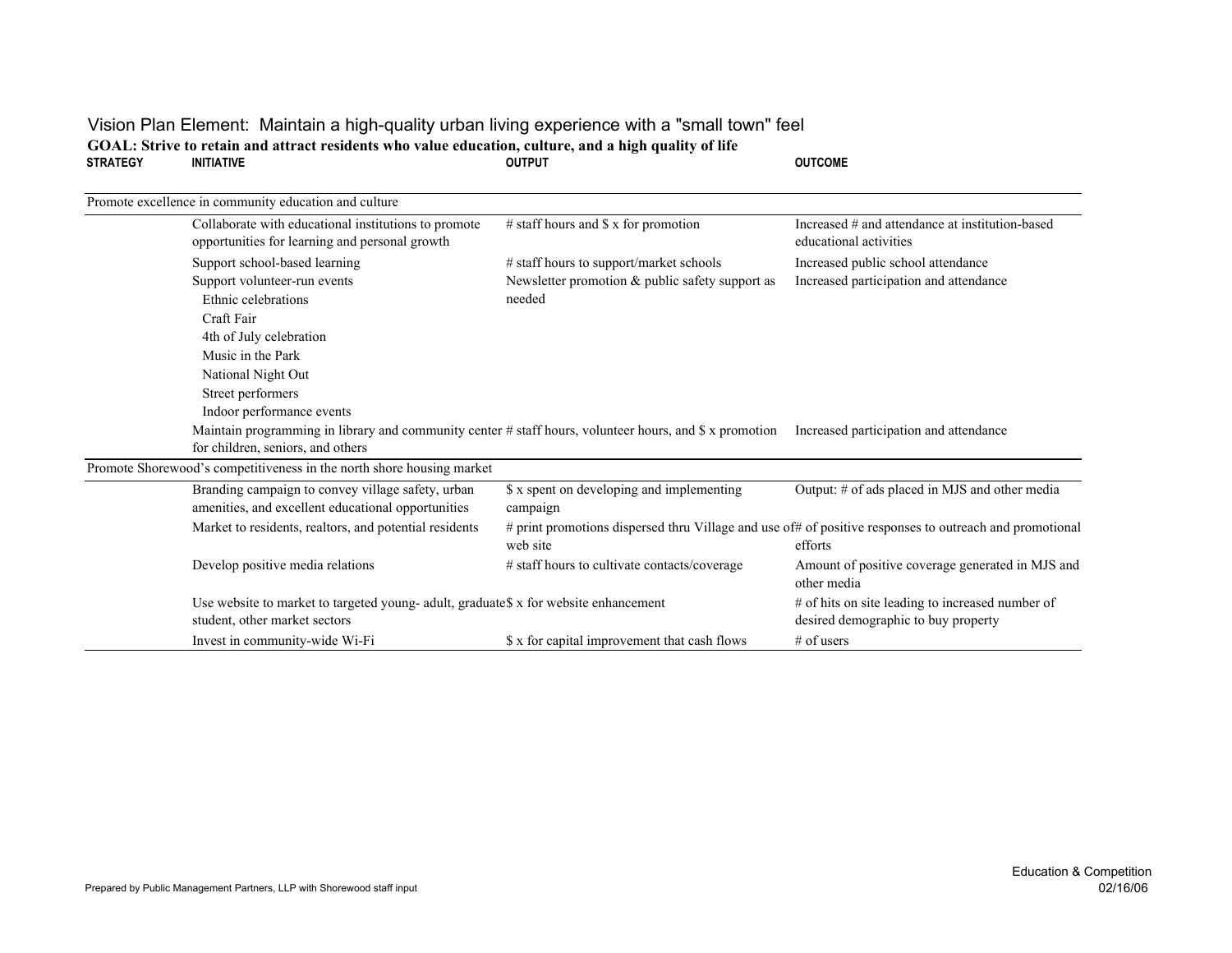## Vision Plan Element: Maintain a high-quality, safe, walkable, "small town" urban living experience **STRATEGY INITIATIVE OUTPUT OUTCOMEGOAL: Strive to retain and attract residents who value urban living in walkable, safe neighborhoods**

| Promote pedestrian safety on sidewalks and at intersections                                               |                                                                                                      |                                                                                             |
|-----------------------------------------------------------------------------------------------------------|------------------------------------------------------------------------------------------------------|---------------------------------------------------------------------------------------------|
| Provide ADA ramps $@$ intersection                                                                        | \$ x for intersection enhancement program                                                            | 100% of intersections have ramps                                                            |
| Promote pedestrian self-protection                                                                        | \$ x for crossing flags and other pedestrian<br>awareness and control elements                       | 100% compliance in use of pedestrian safety aids                                            |
|                                                                                                           | x hrs for student education<br>x hrs for enforcement                                                 |                                                                                             |
| Promote driver awareness                                                                                  | Public education of crossing rules<br>Add pavement grooves to remind/signal<br>approaching crosswalk | Intersection safety and driver compliance                                                   |
|                                                                                                           | $\#$ staff hrs for enforcement                                                                       |                                                                                             |
| Design traffic calming, pedestrian friendly intersections \$ x for capital improvements such as bump-outs |                                                                                                      | # of redesigned streets and intersections                                                   |
|                                                                                                           | \$ x for safety design elements such as pavers,<br>reflectors, and bollards                          | 100% of downtown intersections have crossing<br>enhancements for pedestrian crossing safety |
|                                                                                                           | # staff hours for light timing study                                                                 | Optimal timing for amount of traffic and $#$ of users                                       |
| Provide sidewalk replacement program                                                                      | # hrs for administration of program                                                                  | Replacement adequate to maintain safety: 1/6 of<br>sidewalk surveyed annually               |
| Promote sidewalk snow clearing                                                                            | \$ x for snow removal program                                                                        | 100% clear sidewalks by noon day of snow event                                              |
|                                                                                                           | $#$ staff hours for enforcement                                                                      | 95% compliance by noon day following snow                                                   |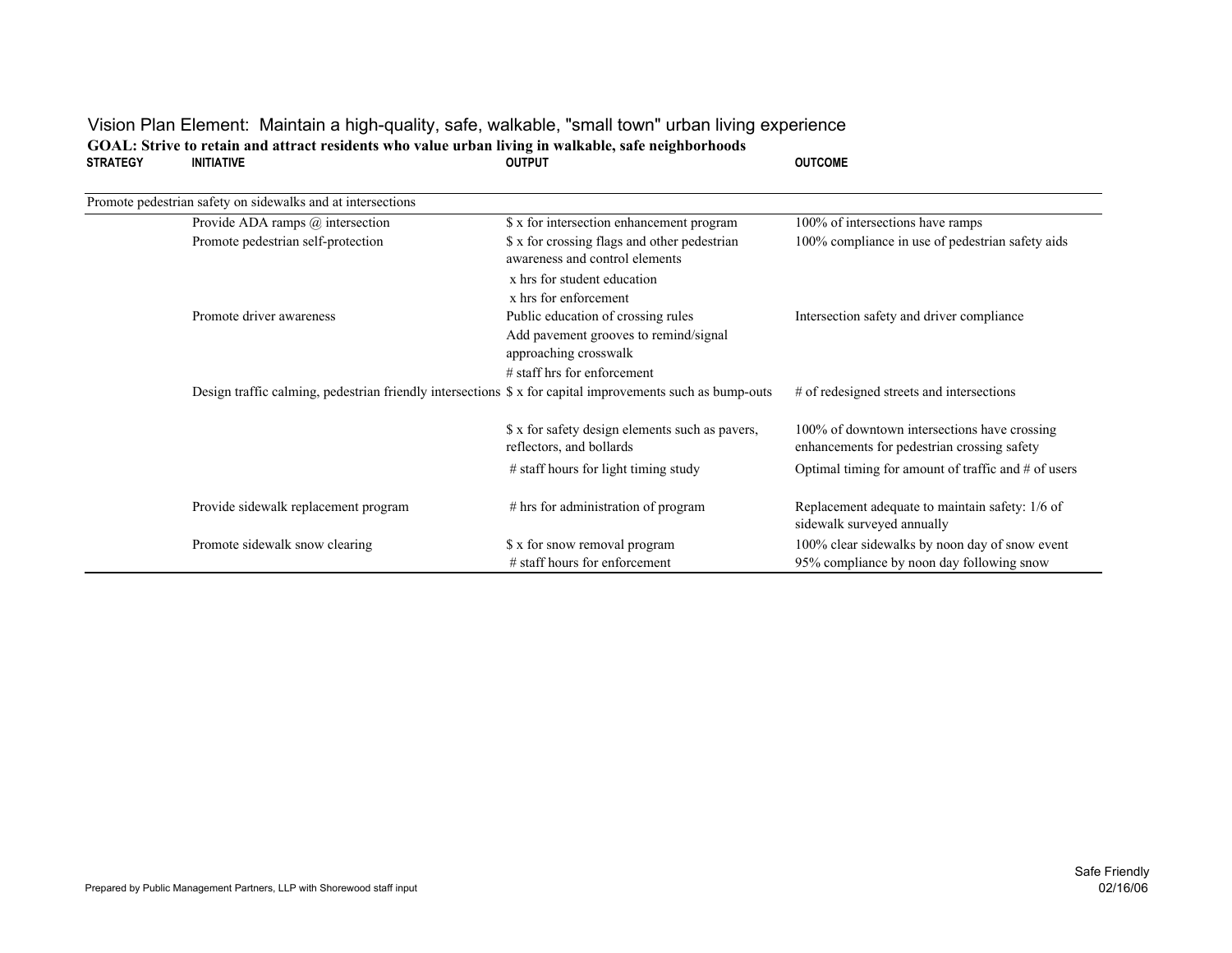## Vision Plan Element: Maintain a high-quality, safe, walkable, "small town" urban living experience **STRATEGY INITIATIVE OUTPUT OUTCOMEGOAL: Strive to retain and attract residents who value urban living in walkable, safe neighborhoods**

| Maintain strong public safety services                                                                 |                                         |                                                                                          |
|--------------------------------------------------------------------------------------------------------|-----------------------------------------|------------------------------------------------------------------------------------------|
| Community Policing                                                                                     | # staff hours                           | Decreased crime and maintained perception of safety                                      |
| Increase neighbor-to-neighbor action focused on protection and safety [B]                              |                                         |                                                                                          |
| Promote social connection thru:                                                                        |                                         | Surveyed sense of social connection                                                      |
| Promotion of neighborhood watch programs in priority # staff hours of on-site contact                  |                                         | # of watch programs in priority areas                                                    |
| areas                                                                                                  |                                         |                                                                                          |
| Promotion of neighborhood associations                                                                 | x mailing promotions                    | $#$ of associations                                                                      |
| Increase neighborly friendliness and cohesiveness                                                      |                                         |                                                                                          |
| Encourage block parties; support/expand Neighborhood \$ x and # staff hrs for promotion<br>Watch       |                                         | Increased rating of neighborhood pride & friendliness;<br>increased # of known neighbors |
| Promote Yard/Garden Awards, Adopt-a-Street                                                             |                                         | # of improved yards and gardens                                                          |
| Support production of Community Directory by<br>volunteers                                             | Promotion in newsletter                 | Timely distribution                                                                      |
| Develop new resident welcoming materials and<br>orientation programming                                | x hrs and \$ x to develop and implement | # of materials dispersed and programs run                                                |
| Educate realtors re: Village acceptance of diversity                                                   | Hrs for outreach & material development | Increased % diverse across multiple measures                                             |
| Promote diversity in Village government                                                                |                                         |                                                                                          |
| Provide diversity training of police and other front-line \$ x and x hrs for training<br>service staff |                                         | Increased recognition of and acceptance of diversity                                     |
| Recruit proficient bilingual staff                                                                     |                                         | $#$ recruited staff matches need                                                         |
| Promote use of qualified translators as needed                                                         |                                         | # used identified as necessary                                                           |
| Recruit qualified persons to fill official appointments<br>who reflect community's diversity           | Make appointments                       | # reflect diversity wherever possible                                                    |
| Provide space for ESL programming at the library                                                       | \$ x for facility cordination           | # of users that become proficient in English                                             |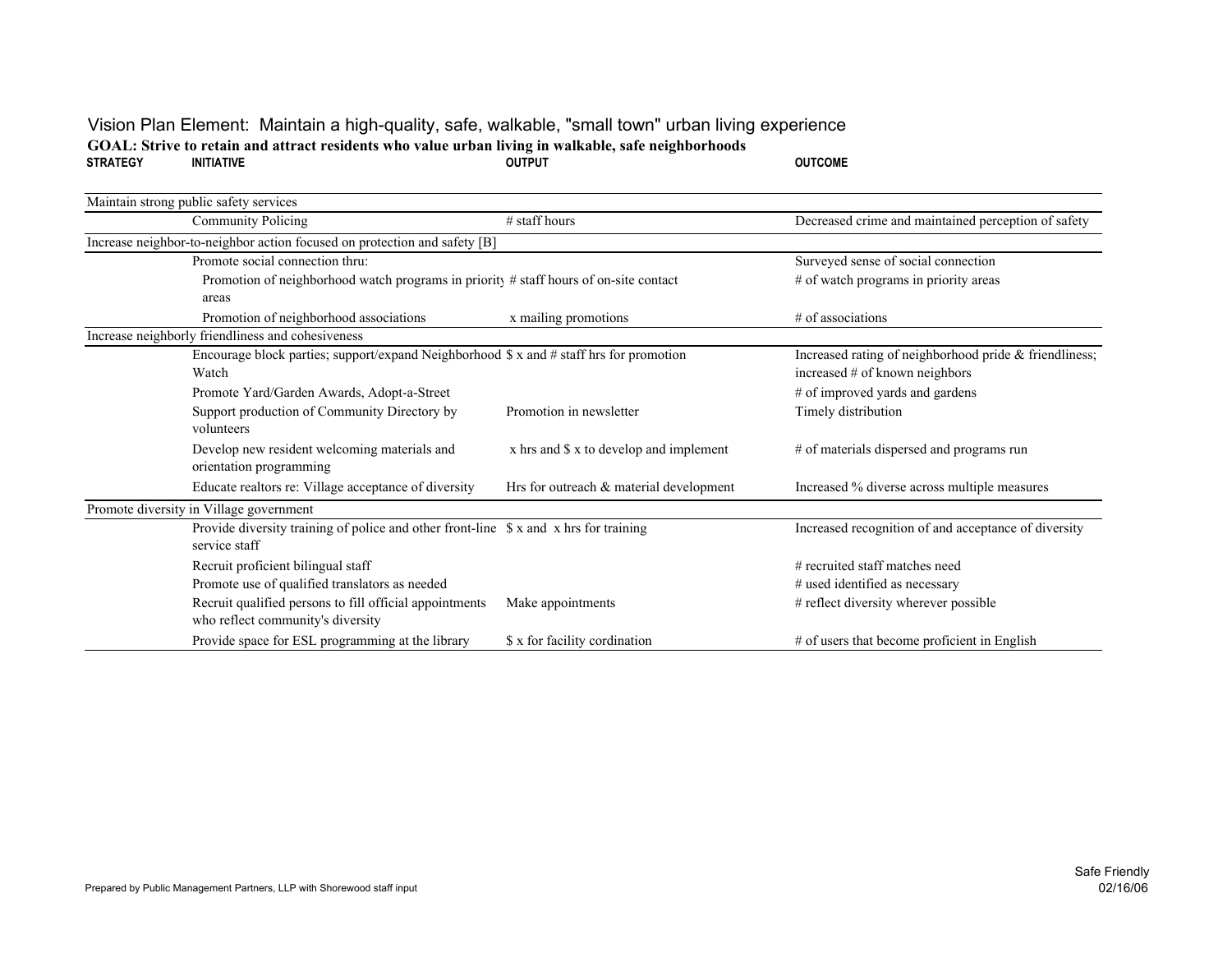| <b>STRATEGY</b> | <b>INITIATIVE</b>                                                                                                | <b>OUTPUT</b>                                                                                                                                             | <b>OUTCOME</b>                                                              |
|-----------------|------------------------------------------------------------------------------------------------------------------|-----------------------------------------------------------------------------------------------------------------------------------------------------------|-----------------------------------------------------------------------------|
|                 | Minimize code and process impediments to maintenance of properties                                               |                                                                                                                                                           |                                                                             |
|                 | Update building and zoning codes to<br>minimize impediments to maintenance of<br>properties                      | # in-house and consulting staff hours                                                                                                                     | All codes appropriately revised                                             |
|                 | Revise inspection process to distinguish<br>between maintenance and upgrading                                    | # staff hours to revise procedures where<br>appropriate                                                                                                   | Increased number and value of permits for<br>capital improvements           |
|                 | Revise assessment policies to differentiate<br>between maintenance and upgrade<br>investments                    | # staff hours to revise policies where appropriate                                                                                                        | Increased number of permits for maintenance<br>without assessor visits      |
|                 | Invest in information technology to support<br>and streamline the permit process including<br>on-line permitting | \$ x on IT implementation                                                                                                                                 | Increased # of permits with decreased staff<br>hours per permit             |
|                 | Update and publicize changes in pre-sales<br>code enforcement                                                    | # staff hours to revise policies, procedures,<br>ordinances $\&$ to publicize changes thru newsletter, compliance<br>library, website, and direct contact | Decreased staff hours with increased                                        |
|                 | Investigate adequacy of inspections before<br>sales thru private market/banks                                    | # staff hours on research                                                                                                                                 | If adequate, drop village pre-sales inspection<br>program.                  |
|                 | Promote on-going single-family and duplex maintenance                                                            |                                                                                                                                                           |                                                                             |
|                 | Educate property owners as to difference<br>between maintenance and upgrading                                    | # staff hours to produce educational material for<br>newsletter, web, and inspections                                                                     | 90 % of property owners understand<br>difference                            |
|                 | Promote maintenance in targeted<br>neighborhoods                                                                 | # staff hours to produce educational materials                                                                                                            | Decrease number of work items on pre-sale<br>inspections by $x \frac{9}{6}$ |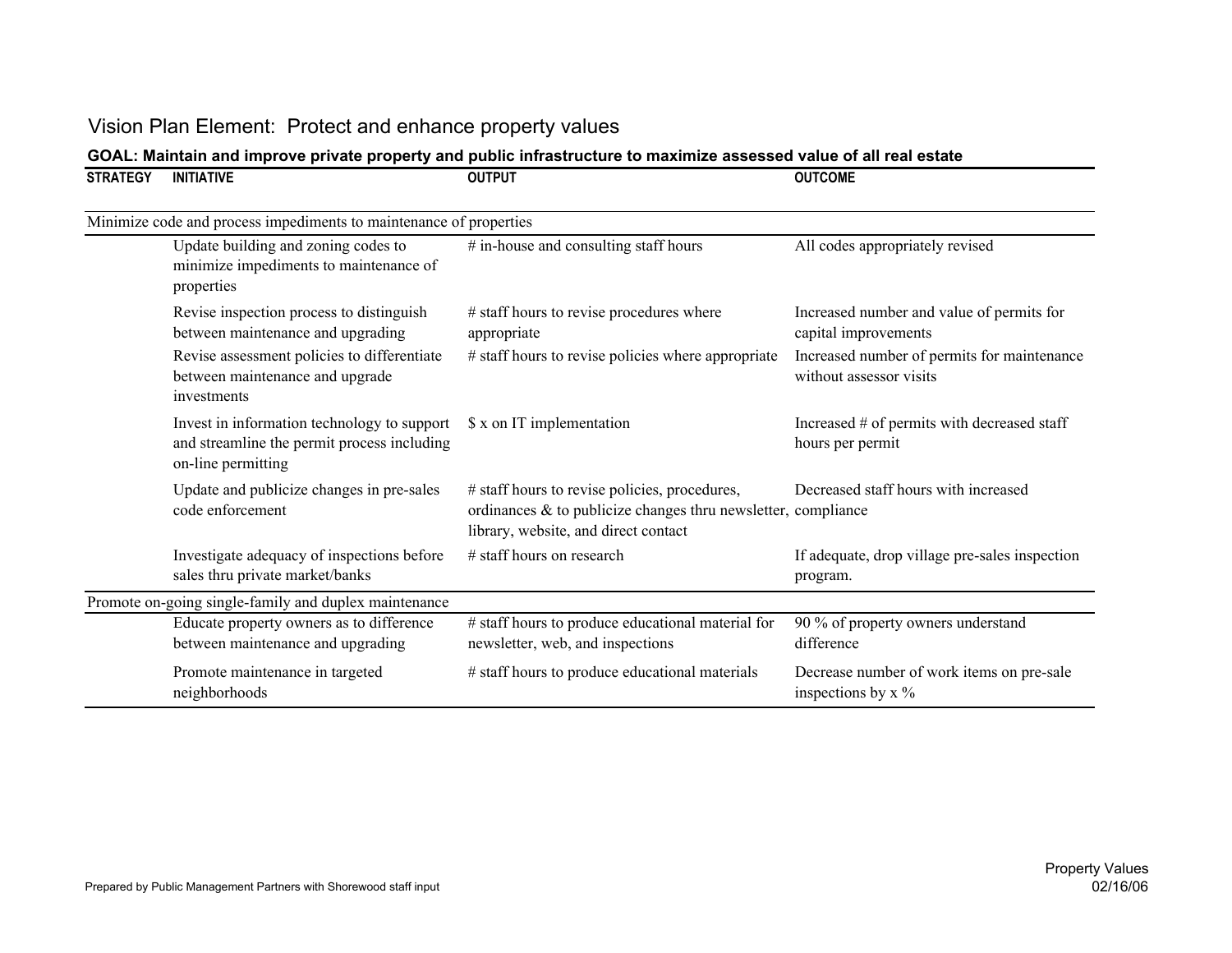| <b>STRATEGY</b> | <b>INITIATIVE</b>                                                                                                | <b>OUTPUT</b>                                                                                              | <b>OUTCOME</b>                                                                         |
|-----------------|------------------------------------------------------------------------------------------------------------------|------------------------------------------------------------------------------------------------------------|----------------------------------------------------------------------------------------|
|                 | Promote on-going commercial property maintenance                                                                 |                                                                                                            |                                                                                        |
|                 | Educate property owners as to difference<br>between maintenance and upgrading                                    | # staff hours for outreach in coordination with<br><b>BID</b>                                              | Increased maintenance and improvement of<br>multi-family and other commercial property |
|                 | Require ongoing as well as pre-sales<br>enforcement of codes                                                     | Direct mail, website FAQ, and enforcement                                                                  | Maintain public safety, housing stock, and<br>property value                           |
|                 | Encourage owner-occupied housing                                                                                 |                                                                                                            |                                                                                        |
|                 | Amend zoning map and ordinance                                                                                   | # staff hours to revise zoning codes and map<br>\$ x to targeted properties to promote owner-<br>occupancy | Increased # owner-occupied housing<br>Increased # owner-occupied housing               |
|                 | Encourage conversions of duplexes to single-Loan \$ x of state, federal and local funds<br>family detached homes | annually to targeted duplexes                                                                              | Decreased # of duplexes                                                                |
|                 | Maintain attractive and quiet neighborhoods                                                                      |                                                                                                            |                                                                                        |
|                 | Enforce codes                                                                                                    | Education and enforcement activities                                                                       | Maintained property value                                                              |
|                 | Enforcement of quiet hours                                                                                       | # educational materials distributed,<br>education/enforcement contacts                                     | Decreasing $#$ of complaints                                                           |
|                 | Enforcement of outside maintenance<br>standards                                                                  | # educational materials distributed,<br>education/enforcement contacts, and staff hrs                      | 90% compliance with reduced need for follow-<br>up enforcement                         |
|                 | Promote pride in maintaining attractive<br>properties                                                            | Reinvigorate Image Enhancement Committee                                                                   | Increased % of owners proud of the<br>attractiveness of their property                 |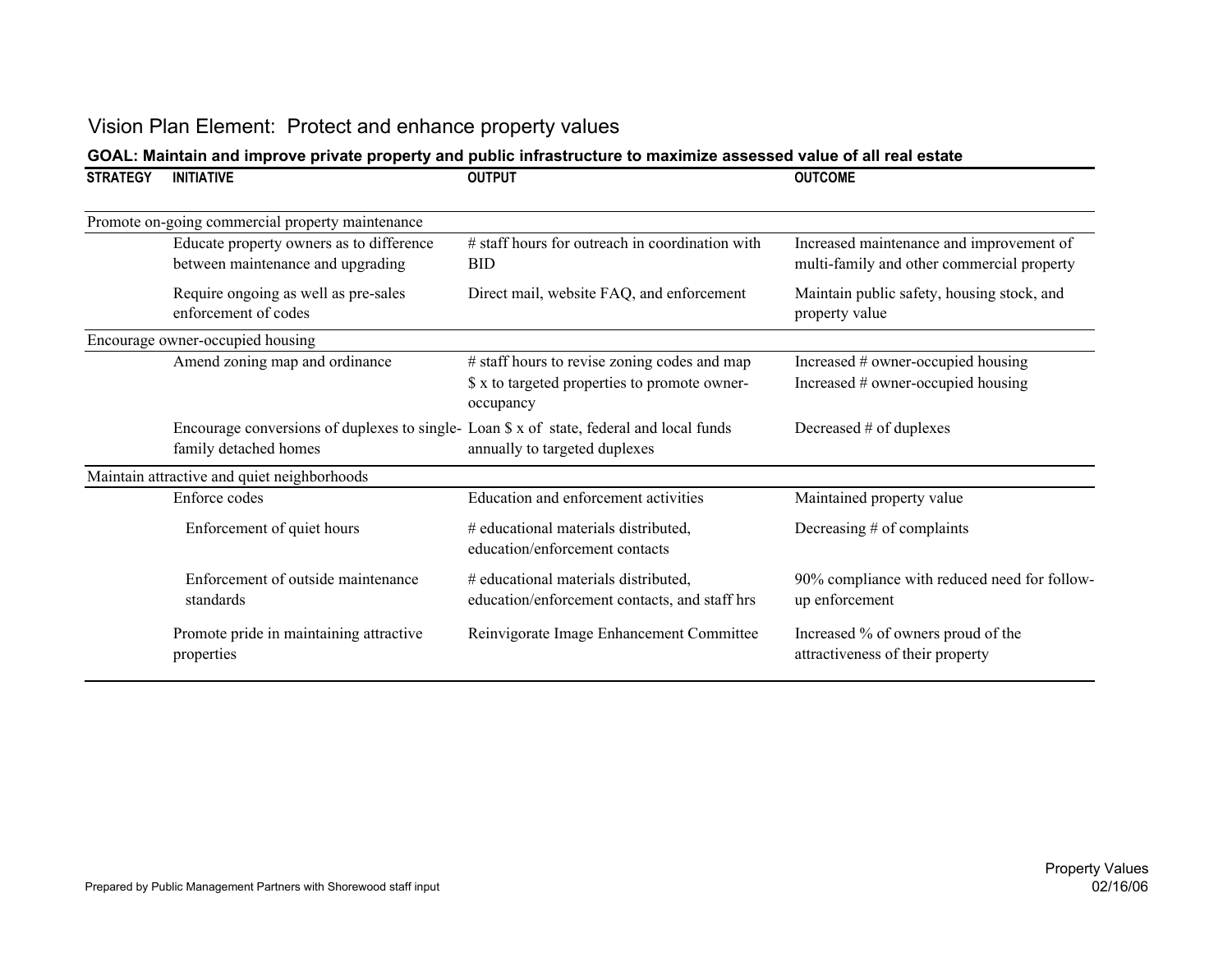| <b>STRATEGY</b> | <b>INITIATIVE</b>                                                                               | <b>OUTPUT</b>                                                                                                      | <b>OUTCOME</b>                                                        |
|-----------------|-------------------------------------------------------------------------------------------------|--------------------------------------------------------------------------------------------------------------------|-----------------------------------------------------------------------|
|                 | Provide well-maintained public buildings appropriate for service needs [B]                      |                                                                                                                    |                                                                       |
|                 | Develop comprehensive Village building<br>plan                                                  | $#$ staff hours and $$x$ to develop and implement<br>recommendations                                               | Buildings adequate to meet needs of<br>department to serve the public |
|                 | Maintain up-to-date public works infrastructure                                                 |                                                                                                                    |                                                                       |
|                 | Adopt Capital Improvement Plan                                                                  | Adequately fund CIP 2005-2010                                                                                      | Well-maintained streets and buildings                                 |
|                 | Reconstruct streets including related traffic<br>and lighting infrastructure                    | Catch up and then average 1.75 miles annual total PASER rating of 8 or higher on 100% of<br>street reconstruction  | streets                                                               |
|                 | Maintain buried infrastructure [water,<br>sanitary and storm sewer, laterals]                   | Replace infrastructure during street reconstruction Decreased I/I, water loss, flooding and back-                  | up incidents                                                          |
|                 |                                                                                                 | Bury power lines where economically feasible                                                                       | Improved aesthetics                                                   |
|                 | Maintain streets                                                                                | \$ and hrs to maintain street quality                                                                              | PASER rating of 8 or higher on 100% of<br>streets                     |
|                 | Re-evaluate public/private partnership to<br>share cost of alley improvement and<br>maintenance | Redesign for safety, rehabilitate, and assess<br>adjacent property owners                                          | Safe and well-maintained alleys                                       |
|                 | Maintain public parks, trees, and natural areas                                                 |                                                                                                                    |                                                                       |
|                 | Implement annual maintenance and<br>improvement plan                                            | # staff hrs to maintain parks to standards set; \$x to 100% compliance with performance standards<br>improve parks |                                                                       |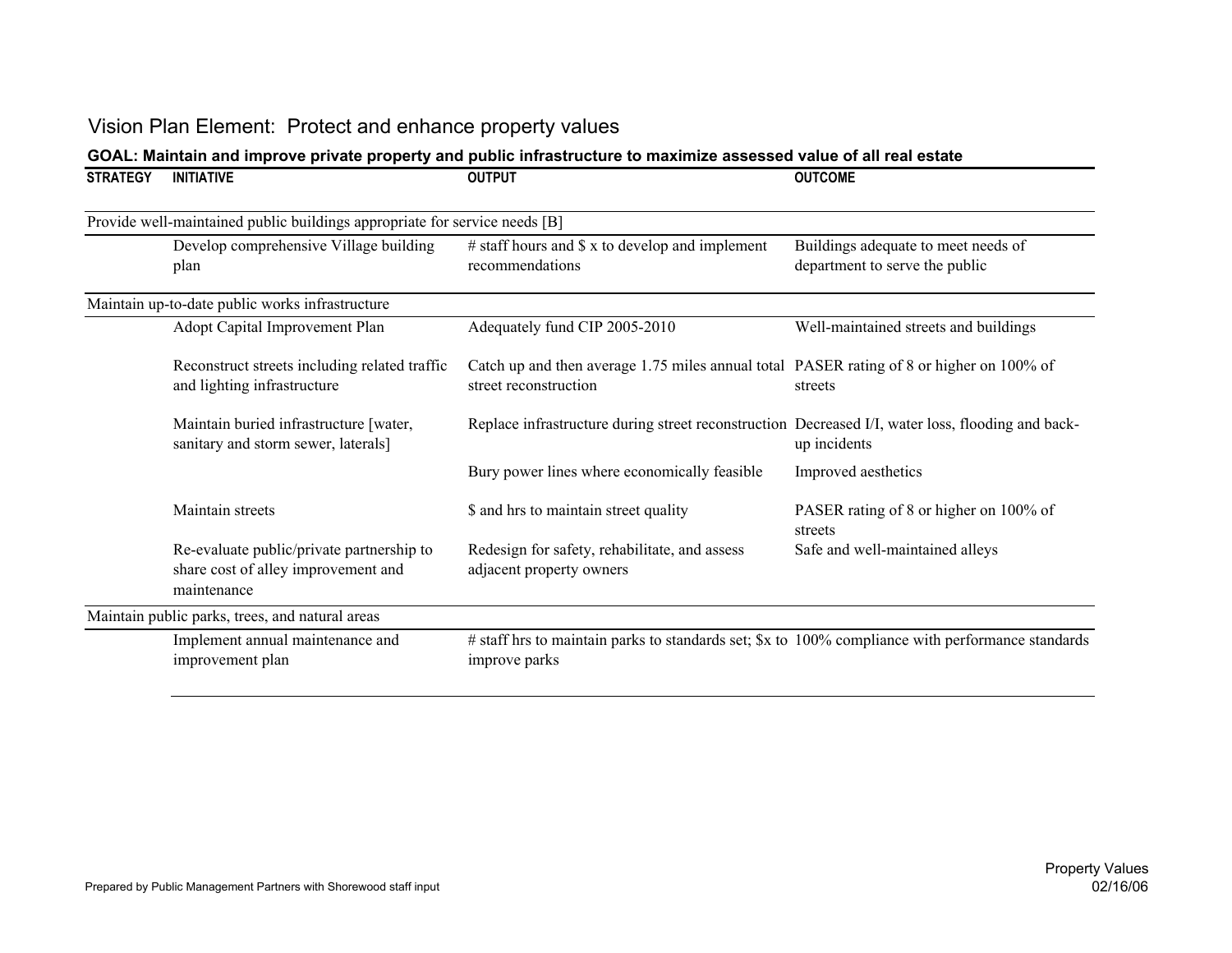| <b>STRATEGY</b> | <b>INITIATIVE</b>                                                                                      | <b>OUTPUT</b>                                                                                                   | <b>OUTCOME</b>                                          |
|-----------------|--------------------------------------------------------------------------------------------------------|-----------------------------------------------------------------------------------------------------------------|---------------------------------------------------------|
|                 | Promote development of comprehensive needs-based parking program                                       |                                                                                                                 |                                                         |
|                 | meets needs of users                                                                                   | Regulate and provide space for parking that $\#$ staff hours to report on public input sessions                 | % increase in MF and other commercial<br>property value |
|                 | Permit adjacent SF on-street overnight<br>parking where needed to meet needs                           | Permit, collect fee, and regulate as needed                                                                     | 80% of properties have parking needs met by<br>2007     |
|                 | Allow up to two cars parked on duplex<br>properties                                                    | staff hours for zoning code change                                                                              | Increased duplex property value                         |
|                 | Allow rear-yard parking on permeable<br>surfaces & reduce green space requirement<br>where appropriate | # staff hours for zoning code change                                                                            | Increased property value                                |
|                 | or within 2 blocks of MF housing                                                                       | Provide adequate, permitted parking onsite # staff hours to permit, collect fee, and regulate                   | Increased rent and property values                      |
|                 | Promote use of parking options appropriate<br>to need of users                                         | \$ x to combine with apt. recycling education,<br>direct mail to landlords, store parking promotion<br>campaign | % increase in fees collected                            |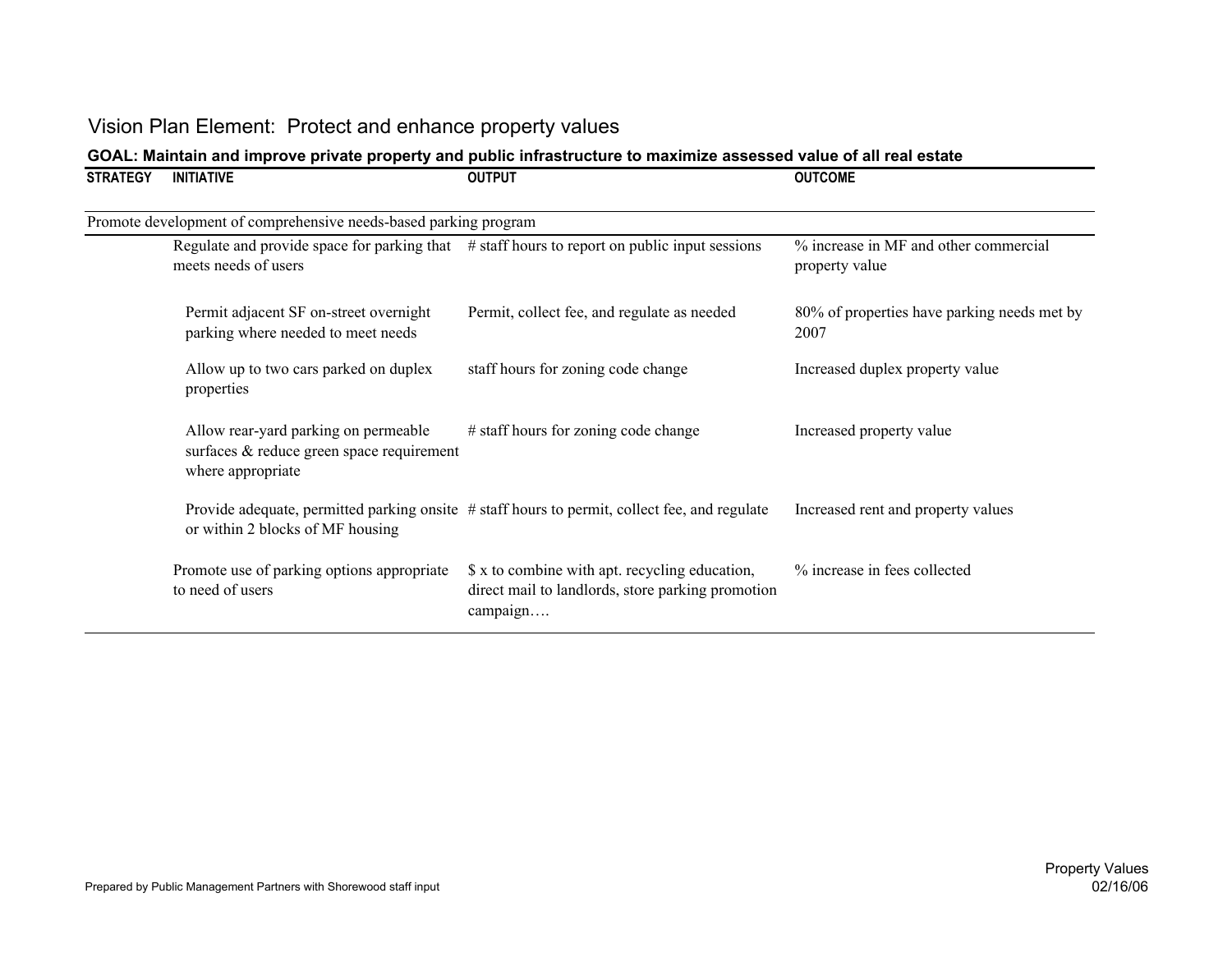| <b>STRATEGY</b> | <b>INITIATIVE</b>                                                                                                                                               | <b>OUTPUT</b>                                                                                              | <b>OUTCOME</b>                                                 |
|-----------------|-----------------------------------------------------------------------------------------------------------------------------------------------------------------|------------------------------------------------------------------------------------------------------------|----------------------------------------------------------------|
|                 | Promote thriving commercial environment on Oakland and Capital                                                                                                  |                                                                                                            |                                                                |
|                 | Provide safe and convenient parking that<br>supports commerce                                                                                                   | Invest \$ x in off-street parking lot/ramps and<br>collect fees that cover fixed costs                     | Thriving commercial center                                     |
|                 | Promote development of sidewalk-oriented<br>commerce                                                                                                            | Support BID efforts to recruit and/or expand<br>present uses                                               | Increased # side-walk oriented commerce                        |
|                 | Promote eclectic mix of stores selling high-<br>value goods to residents & visitors                                                                             | Support BID efforts to recruit and/or expand<br>present uses                                               | Increased mix of high-value goods sold                         |
|                 |                                                                                                                                                                 | Assist in development of SCORE or SEED type<br>entrepeneurial business development<br>programming services | Increased # of self-sustaining sales and service<br>businesses |
|                 | Support special events                                                                                                                                          | # staff hours                                                                                              | Increased number of community events                           |
|                 | Promote commercial property recevelopment                                                                                                                       |                                                                                                            |                                                                |
|                 | Develop comprehensive commercial area<br>plan                                                                                                                   | \$ x for consultant plan development                                                                       | Implementable Plan                                             |
|                 | Financially support redevelopment                                                                                                                               | Invest \$ x in TIF redevelopment funding                                                                   | Increase assessed value by \$ x million by<br>2010             |
|                 | Revise building and zoning codes to include $\$ x$ for code revision/development<br>design standards for pedestrian scale,<br>architectural design, and signage |                                                                                                            | # beautiful new buildings                                      |
|                 | Develop streetscape design standards                                                                                                                            | \$ x added to standard reconstruction                                                                      | # miles that meet design standards                             |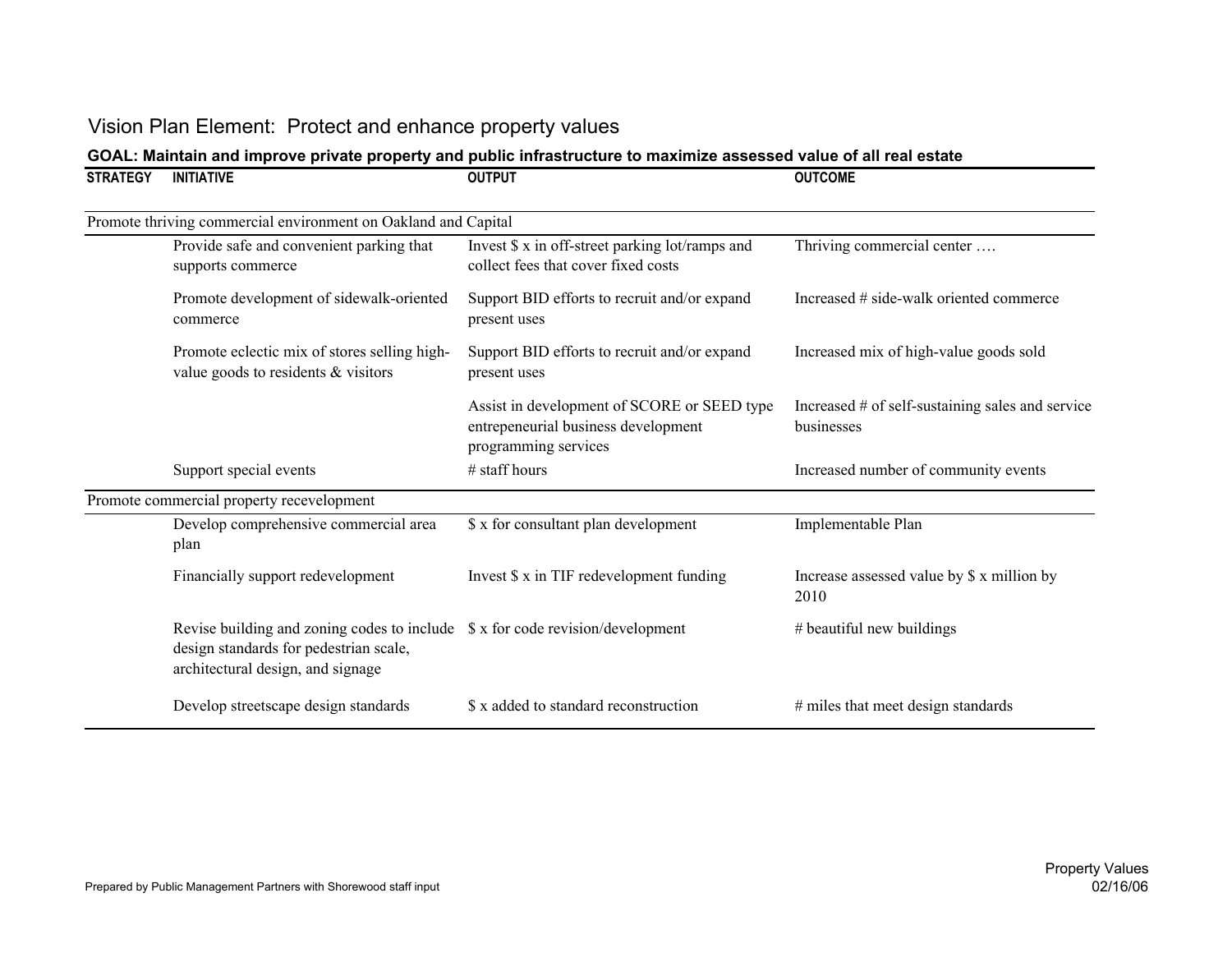# Vision Plan Element: Deliver quality services at competitive tax rate

| <b>STRATEGY</b> | <b>INITIATIVE</b>                                                                                              | <b>OUTPUT</b>                                                                                                                 | <b>OUTCOME</b>                                                              |
|-----------------|----------------------------------------------------------------------------------------------------------------|-------------------------------------------------------------------------------------------------------------------------------|-----------------------------------------------------------------------------|
|                 | Prioritize services to be delivered                                                                            |                                                                                                                               |                                                                             |
|                 | Develop service priorities                                                                                     | x hrs. at Board level to identify service priorities                                                                          | Long-term view of service priorities, expenses,<br>and revenues             |
|                 | Annual review to modify service levels<br>within priorities                                                    | # staff hrs. to identify program/service costs with Clear priorities based on valued types and levels<br>$#$ hrs Board review | of services                                                                 |
|                 | Promote efficiency in service delivery                                                                         |                                                                                                                               |                                                                             |
|                 | Manage process efficiency                                                                                      | # staff hrs invested in efficiency planning                                                                                   | Increased efficiency as measured by department<br>goals                     |
|                 | Invest in employee training                                                                                    | \$ x invested                                                                                                                 | Increased efficiency as measured per employee,<br>unit of work, and process |
|                 | Manage employee performance                                                                                    | # management hours                                                                                                            | Optimal employee performance                                                |
|                 | Conduct customer service training                                                                              | \$ x for training                                                                                                             | Reduced customer complaints                                                 |
|                 | Integrate IT into operations                                                                                   |                                                                                                                               |                                                                             |
|                 | Maintain cost-effectiveness of programs and \$ x on IT planning and implementation<br>services thru technology |                                                                                                                               | Attain cost-effectiveness goals annually                                    |
|                 | Website FAQ and permitting process                                                                             | \$ x on IT implementation                                                                                                     | Increased process efficiency<br>Decreased need for enforcement              |
|                 | Increase inter-department communication                                                                        | \$ x on in-house IT tools                                                                                                     | Increased process and procedure efficiency                                  |

### **GOAL: Promote delivery of efficient and effective Village services**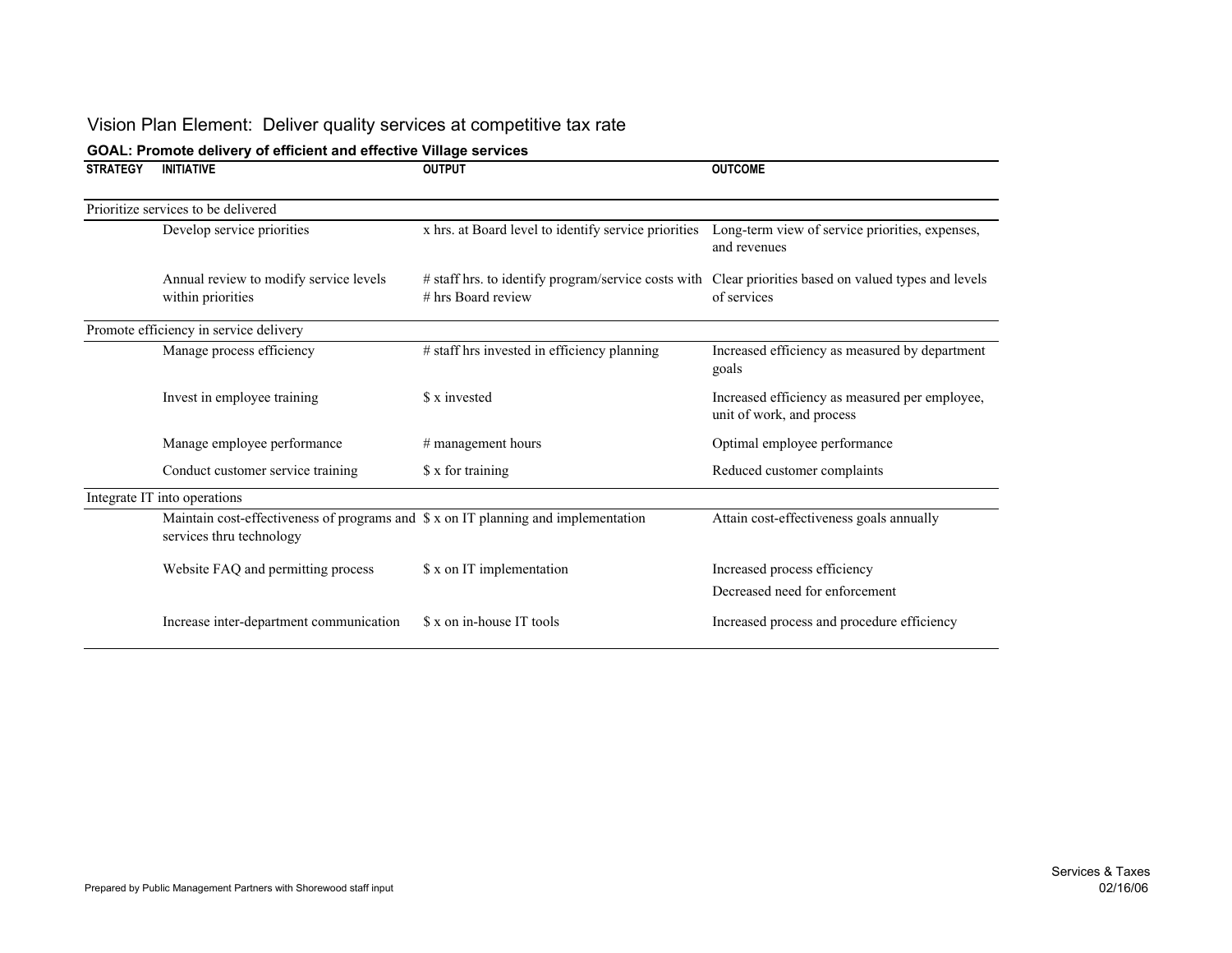# Vision Plan Element: Deliver quality services at competitive tax rate

| <b>STRATEGY</b>  | <b>INITIATIVE</b>                                                     | <b>OUTPUT</b>                                                                                                                              | <b>OUTCOME</b>                                                                                                |
|------------------|-----------------------------------------------------------------------|--------------------------------------------------------------------------------------------------------------------------------------------|---------------------------------------------------------------------------------------------------------------|
|                  | Pursue intergovernmental shared services where appropriate            |                                                                                                                                            |                                                                                                               |
|                  | Develop collaborative relationships with<br>other units of government | \$ x in consultant fees to facilitate expanding<br>shared services into purchasing, administration,<br>inspections, assessment, and others | Tax rate savings due to collaboration                                                                         |
|                  |                                                                       | Promote "North Shore" concept                                                                                                              | Increased % who identify with North Shore<br>Decreased % who fear functional consolidation                    |
| Control tax rate |                                                                       |                                                                                                                                            |                                                                                                               |
|                  | Ongoing expenditure restraint                                         | # management hours supported by \$ in consultant Expenditure growth at rate of inflation<br>fees                                           |                                                                                                               |
|                  | Diversify revenue sources thru:                                       | # of management hours to research options,<br>report, and prepare for public communication                                                 | Tax rate competitive within north shore market<br>for comparable core of services paid thru property<br>taxes |
|                  | Tax-based service revenues                                            | # of management hours to identify and manage<br>costs of service                                                                           | Low-growth tax rate over time                                                                                 |
|                  | Fee-based service revenues                                            | # staff and management hours. to identify cost of<br>services appropriate for fee-based revenue                                            | Tax rate competitive within north shore while<br>providing additional services as desired                     |
|                  | Assessment-based revenues                                             | # staff hours to identify benefitted property<br>owners' shares of capital improvement costs                                               | Tax rate competitive within north shore<br>communities while making needed improvements                       |

#### **GOAL: Promote delivery of efficient and effective Village services**

See Implementation Planning for "Vibrant Urban Housing" and "Protect & Enhance Private Property Values"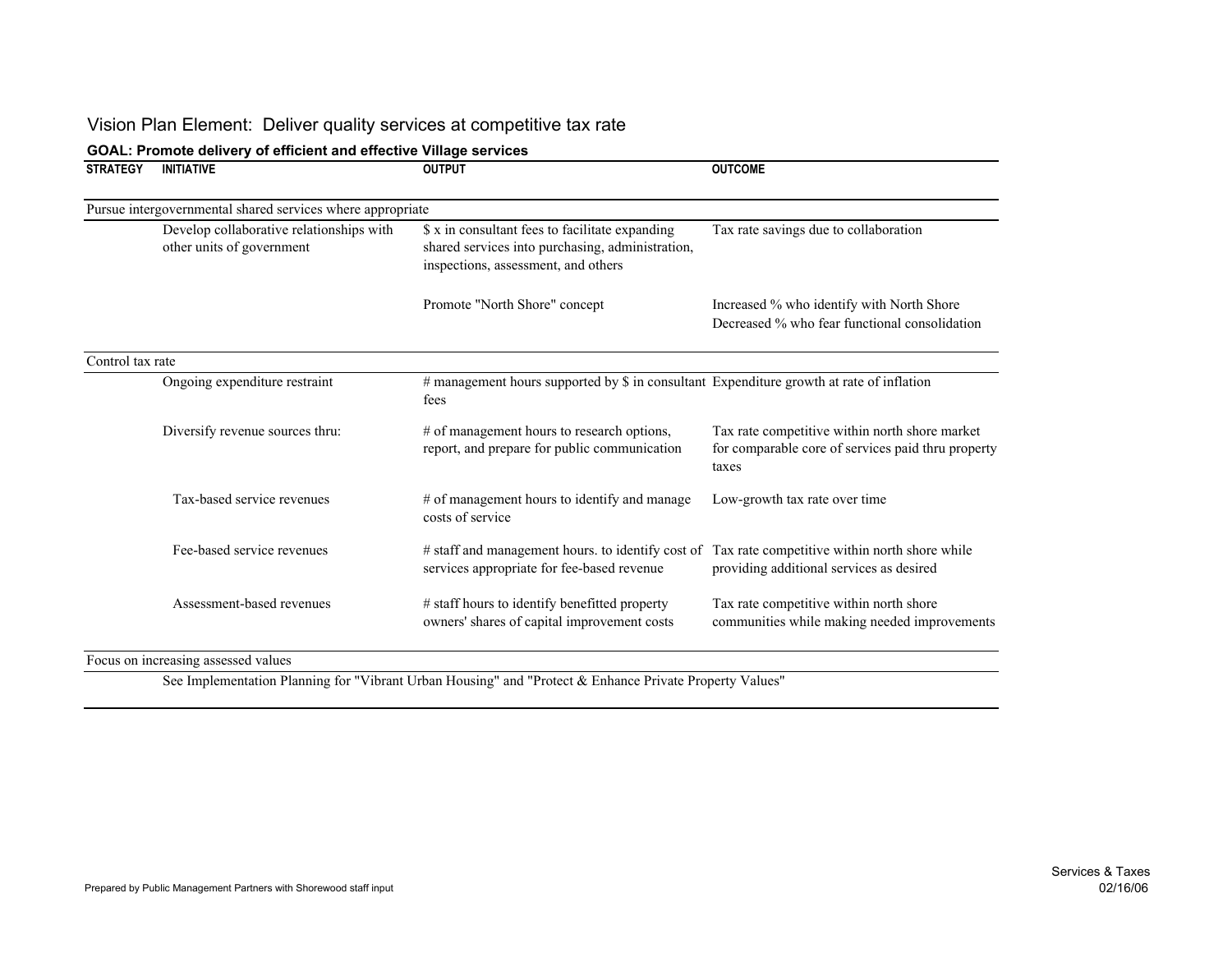## Vision Plan Element: Remain committed to open, interactive communication and involvement

#### **GOAL: Remain committed to open, interactive communication and involvement of all residents and property owners in the civic duties and obligations of the Village.**

| <b>STRATEGY</b> | <b>INITIATIVE</b>                                                                             | <b>OUTPUT</b>                                        | <b>OUTCOME</b>                                                                                               |
|-----------------|-----------------------------------------------------------------------------------------------|------------------------------------------------------|--------------------------------------------------------------------------------------------------------------|
|                 | General, on-going communication with residents                                                |                                                      |                                                                                                              |
|                 | Ongoing programs as follows:                                                                  |                                                      | Communication evaluations meet/exceed                                                                        |
|                 | Newsletter                                                                                    | $#$ hrs $\$ x$ to prepare and distribute             | performance standards                                                                                        |
|                 | Electronic communication                                                                      | \$ to develop and maintain website, e-mail lists     |                                                                                                              |
|                 | Library kiosk                                                                                 | # of information boards displayed                    |                                                                                                              |
|                 | FAQ information training for library and<br>front line customer-service staff                 | # staff training hours                               |                                                                                                              |
|                 | Neighborhood meetings                                                                         | # hrs to prepare/attend meetings                     | $#$ meetings per quarter                                                                                     |
|                 | Specific communication with citizens related to specific informational needs                  |                                                      |                                                                                                              |
|                 | Pre-construction meetings with affected<br>property owners, leasees                           | # of meetings                                        | Incorporate comments into implementation<br>planning                                                         |
|                 | Community-wide surveys                                                                        |                                                      | # staff hrs and/or \$ to develop and analyze surveys Evaluations meet or exceed performance standards<br>set |
|                 | On-going community visioning                                                                  | # staff hrs and/or \$ to develop and analyze results | Increased communication with great # of residents,<br>businesses, and property owners                        |
|                 | Participation through committee, commission, # staff hrs to coordinate<br>and ad hoc meetings |                                                      | Increased participation as well as application to<br>participate                                             |
|                 | Interactive website                                                                           | \$ x to develop and analyze activity                 | # of productive communication exchanges                                                                      |
|                 | Wi-Fi community through Village utility                                                       | \$ x to develop utility or alternative               | $#$ of users                                                                                                 |
|                 | Develop complaint follow-up system                                                            | # staff hours to develop                             | Respond/resolve within 72 hours or less                                                                      |
|                 | Collect "How did we do?" questionnaire at<br>point of service                                 | # hrs to develop and analyze service surveys         | 90% of respondents evaluate service and contact as<br>good or better                                         |
|                 | Suggestion box, high school service                                                           | # hrs to promote and coordinate                      | Increasing # of participants annually                                                                        |